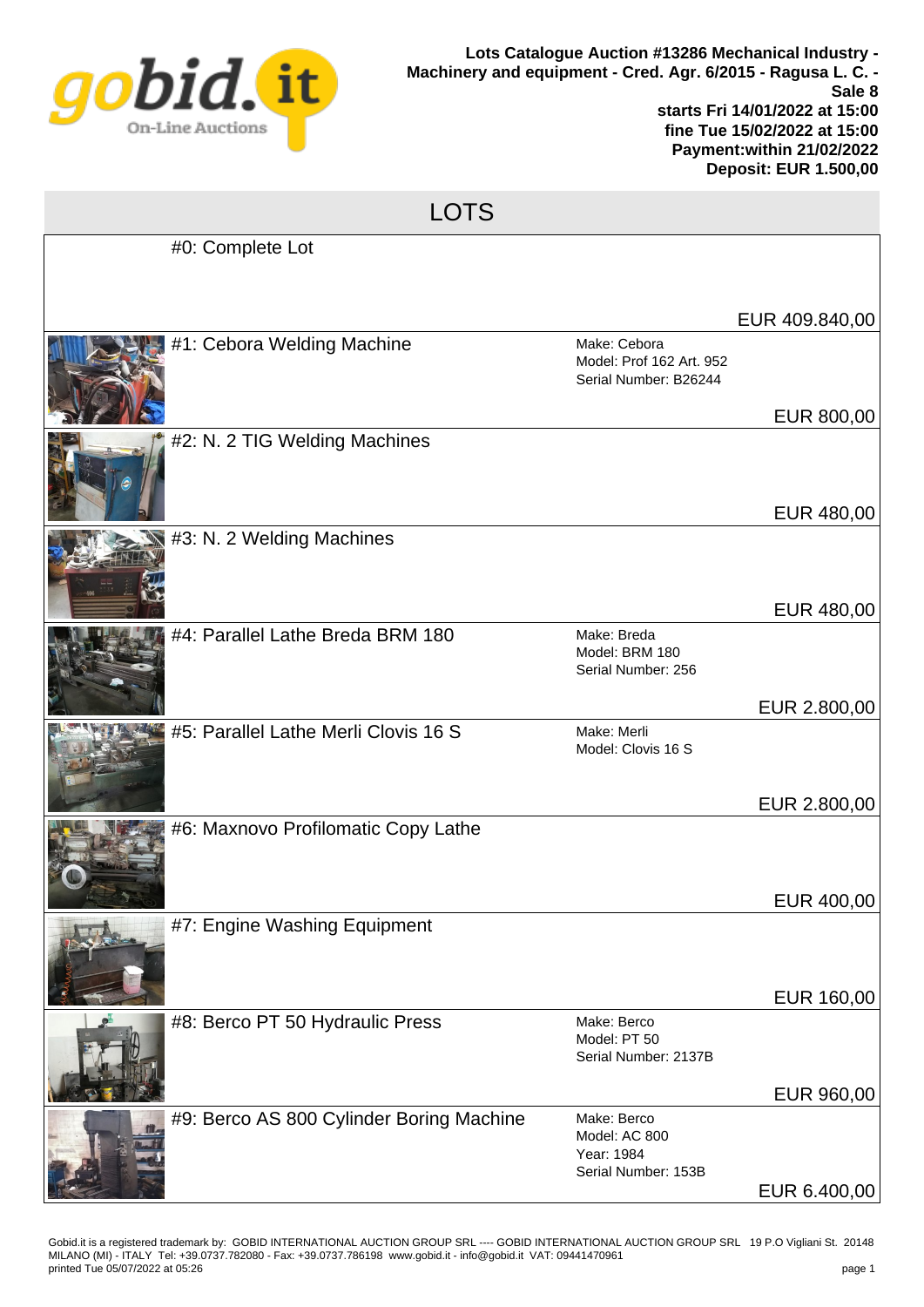

| #10: Berco AS 400 Cylinder Boring Machine          | Make: Berco<br>Model: AC 400<br>Serial Number: 896B           |               |
|----------------------------------------------------|---------------------------------------------------------------|---------------|
|                                                    |                                                               | EUR 4.000,00  |
| #11: Berco RTM 300 Grinding Machine                | Make: Berco<br>Model: RTM 300<br>Serial Number: 710B          |               |
|                                                    |                                                               | EUR 9.600,00  |
| #12: Berco RTM 180B Grinding Machine               | Make: Berco<br>Model: RTM 180B<br>Serial Number: 117B         |               |
|                                                    |                                                               | EUR 6.400,00  |
| #13: Sunnen CH 100 Horizontal Sander               | Make: Sunnen<br>Model: CH 100<br>Serial Number: 2505          |               |
|                                                    |                                                               | EUR 10.400,00 |
| #14: Bareno Berco BC5                              | Make: Berco<br>Model: BC5<br>Serial Number: 200B              |               |
|                                                    |                                                               | EUR 4.000,00  |
| #15: Borgo Torino ED 500 R Balancing<br>Machine    | Make: Borgo Torino<br>Model: ED 500 R<br>Serial Number: 85478 |               |
|                                                    |                                                               | EUR 4.000,00  |
| #17: Berco RAC D33A Cylinder Sander                | Make: Berco<br>Model: D33A<br>Serial Number: 1463B            |               |
|                                                    |                                                               | EUR 3.200,00  |
| #18: Zanrosso ESA 16S Resurfacing Heads<br>Machine | Make: Zanrosso<br>Model: ESA 16S<br>Serial Number: 12701/03   |               |
|                                                    |                                                               | EUR 4.000,00  |
| #19: Breda R 915 L 30/40 Radial Drill              | Make: Breda<br>Model: R 915 L 30/40<br>Serial Number: 1044    |               |
|                                                    |                                                               | EUR 2.800,00  |
| #20: Mep Shark 281 Band Saw                        | Make: Mep<br>Model: Shark 281<br>Serial Number: 210341/19     |               |
|                                                    |                                                               | EUR 2.000,00  |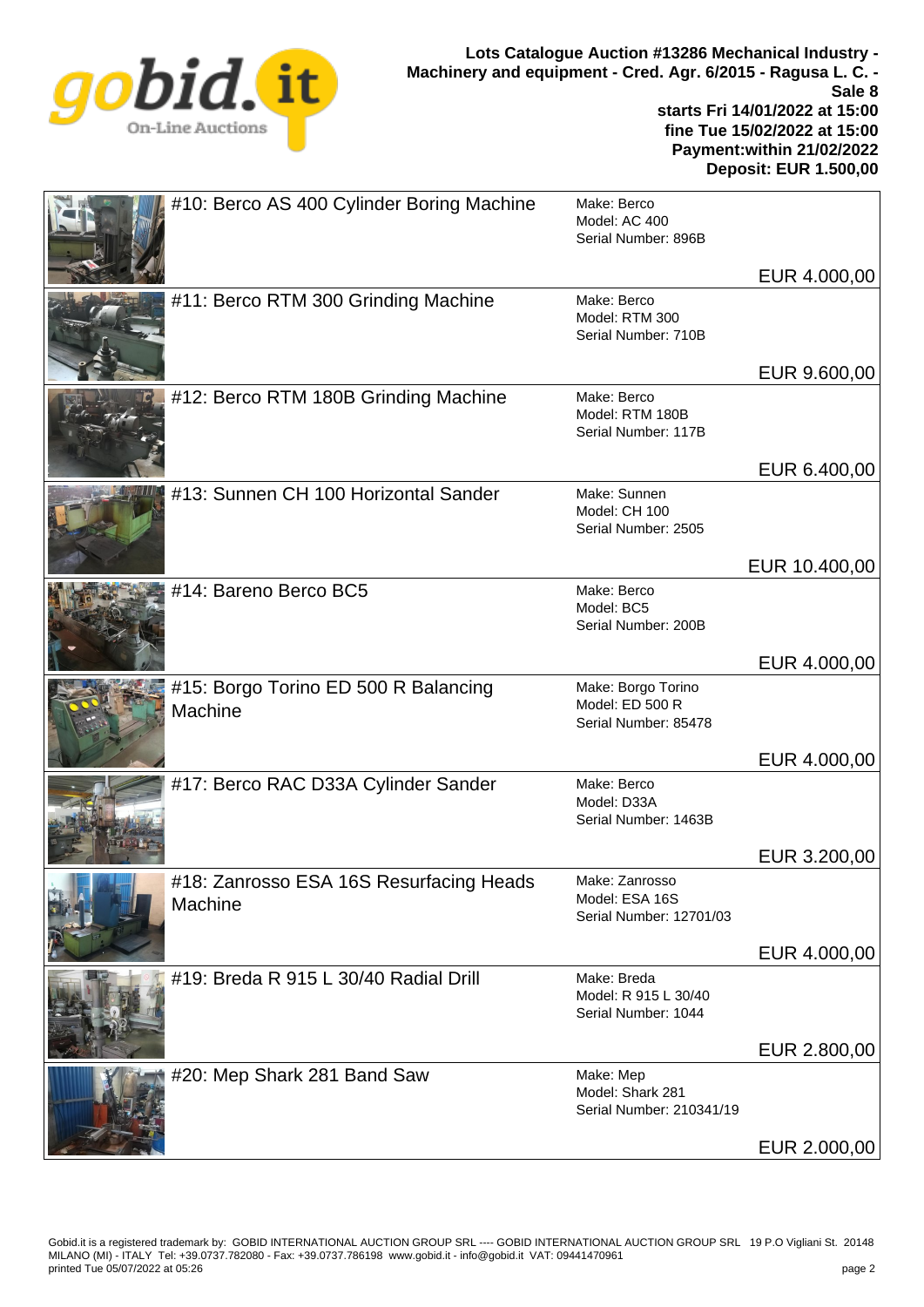

**Deposit: EUR 1.500,00**

| #21: Tecna 3404 Welding-Spot Machine                      | Make: Tecna<br>Model: 3404<br>Year: 1992<br>Serial Number: 01-20/92       | EUR 320,00                    |
|-----------------------------------------------------------|---------------------------------------------------------------------------|-------------------------------|
| #22: Berco AB320 Connecting Rod Boring<br>Machine         | Make: Berco<br>Model: AB320<br>Serial Number: 110B                        |                               |
| #23: Mazak VTC 300 C Machining Center                     | Make: Mazak<br>Model: VTC 300 C<br>Serial Number: 158123                  | EUR 2.000,00                  |
| #24: Bielle Car Hone                                      | Make: Car                                                                 | EUR 64.000,00                 |
| #25: Berco D0 1C Horizontal Sander                        | Make: Berco<br>Model: D0 1C<br>Serial Number: 387B                        | EUR 320,00                    |
| #26: Berco ASV Grinding Machine                           | Make: Berco<br>Model: ASV<br>Year: 1985<br>Serial Number: 497             | EUR 1.600,00<br>EUR 4.000,00  |
| #27: Zanrosso ESA 8 Resurfacing Heads<br>Machine          | Make: Zanrosso<br>Model: ESA 8<br>Serial Number: 621809                   |                               |
| Lessing #28: Berto and Audino Lathe                       | Make: Berto e Audino                                                      | EUR 4.000,00                  |
| #29: Workshop Chiarlone Transmission Test<br><b>Bench</b> | Make: Officine Chiarlone<br><b>Model: Standard Girevole</b><br>Year: 1997 | EUR 400,00                    |
| #31: Zanrosso GF 72F Grinding and Turning<br>Machine      | Make: Zanrosso<br>Model: GF 72F<br>Serial Number: 0201003                 | EUR 20.000,00<br>EUR 2.000,00 |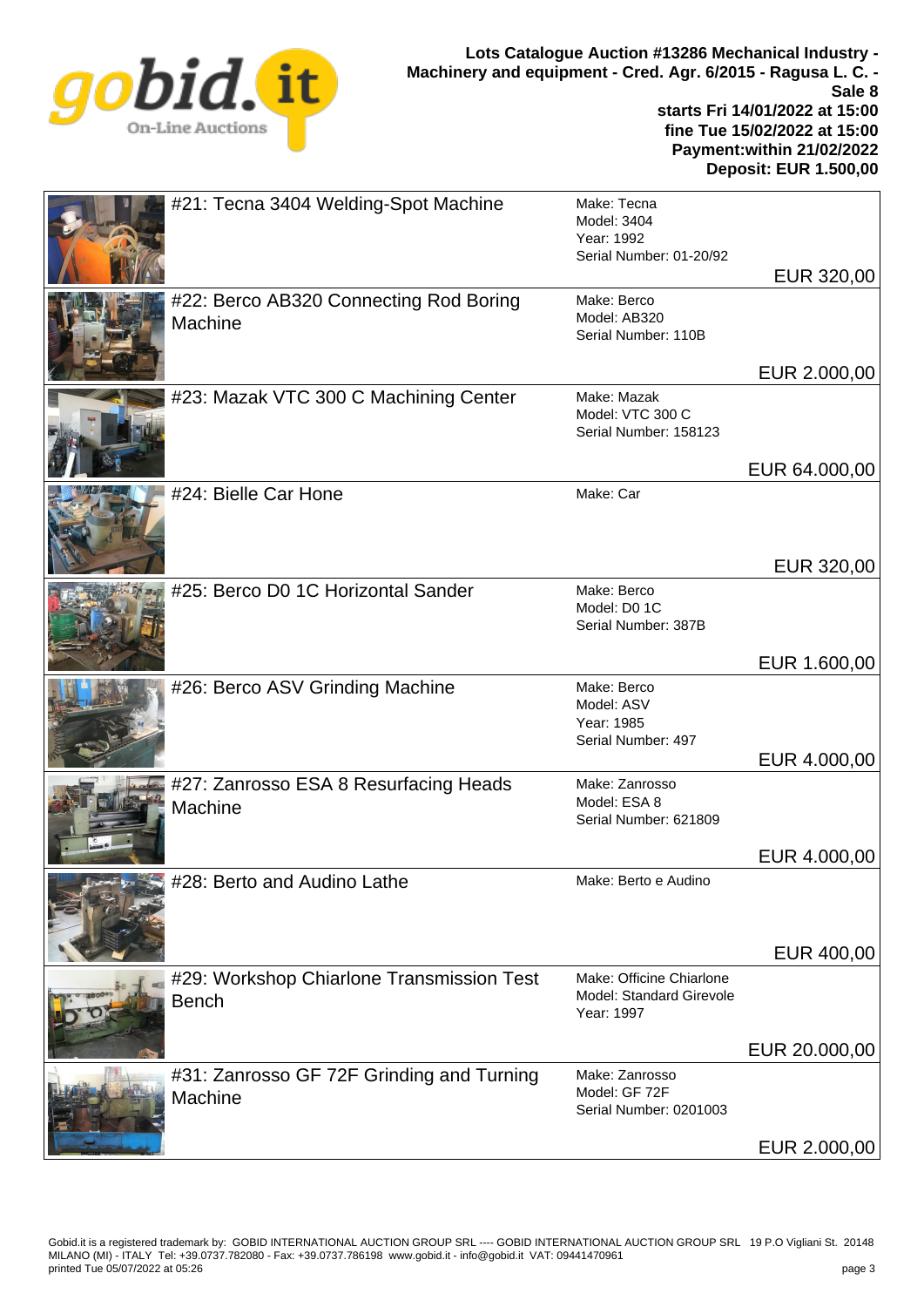

**Deposit: EUR 1.500,00**

|  | #32: Novar 1AR Universal Milling Machine                        | Make: Novar<br>Model: 1AR<br>Serial Number: 1841                 |               |
|--|-----------------------------------------------------------------|------------------------------------------------------------------|---------------|
|  |                                                                 |                                                                  | EUR 3.200,00  |
|  | #33: Brembo 8Y1G Brake Grinding machine                         | Make: Brembo<br>Model: 8Y1G<br>Serial Number: 3347-A             |               |
|  |                                                                 |                                                                  | EUR 1.600,00  |
|  | #34: Dia CD 15 Magnetoscope                                     | Make: Dia<br>Model: CD 15                                        |               |
|  |                                                                 |                                                                  | EUR 3.200,00  |
|  | #35: Atlas Copco Compressor of 500 lt                           | Make: Atlas Copco                                                |               |
|  |                                                                 |                                                                  | EUR 400,00    |
|  | #36: Redat Digit 3T Wheel Balancer                              | Make: Redat<br>Model: Digit 3T<br>Serial Number: 86DT051         |               |
|  |                                                                 |                                                                  | EUR 800,00    |
|  | #37: Borghi e Saveri C/3 Engine Test Bench                      | Make: Borghi e Saveri<br>Model: C/3                              |               |
|  |                                                                 |                                                                  | EUR 9.600,00  |
|  | #38: Borghi e Saveri D/5 Engine Test Bench                      | Make: Borghi e Saveri<br>Model: D/5<br>Serial Number: 182/81     |               |
|  |                                                                 |                                                                  | EUR 12.000,00 |
|  | #39: Ravaglioli SM-25 Portable Hydraulic Davit Make: Ravaglioli | Model: SM-25<br>Serial Number: 1014                              |               |
|  |                                                                 |                                                                  | EUR 800,00    |
|  | #40: OMCN 199/U Electromechanical Lift                          | Make: OMCN<br>Model: 199/U<br>Year: 2004<br>Serial Number: 19646 |               |
|  |                                                                 |                                                                  | EUR 1.200,00  |
|  | #41: OMCN SIF 1073 Hydraulic Lift                               | Make: OMCN<br>Model: SIF 1073                                    |               |
|  |                                                                 |                                                                  | EUR 1.200,00  |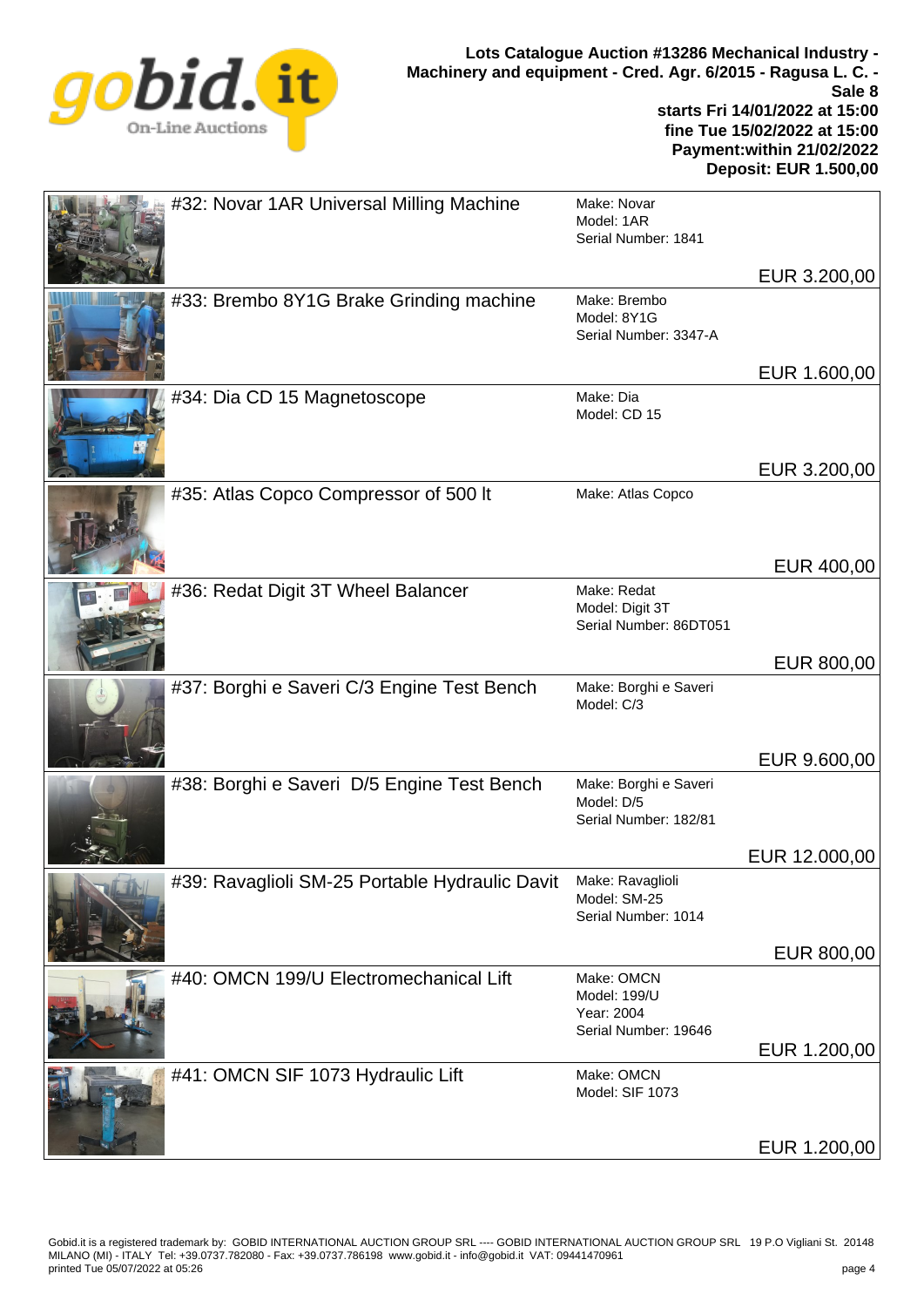

| #42: Ipc Cleaning Genius 1200 DF Industrial<br><b>Floor Cleaner</b> | Make: Ipc Cleaning<br>Model: Genius 1200 DF<br>Serial Number: 80000022640 |                |
|---------------------------------------------------------------------|---------------------------------------------------------------------------|----------------|
|                                                                     |                                                                           | EUR 4.000,00   |
| #43: Engine Washing Machine                                         | Serial Number: 7398                                                       |                |
| #44: Still Retractable Forklift                                     | Make: Still                                                               | EUR 6.400,00   |
|                                                                     |                                                                           |                |
|                                                                     |                                                                           | EUR 3.200,00   |
| #45: Ravaglioli RAV 15 Rotating Bench                               | Make: Ravaglioli<br>Model: RAV 15<br>Serial Number: 0780                  |                |
|                                                                     |                                                                           | EUR 1.600,00   |
| #46: Pucci PP Meccanica Press Brake                                 | Make: Pucci<br>Model: PP Meccanica                                        |                |
|                                                                     |                                                                           | EUR 4.000,00   |
| #47: Lowara Fire Pump Skid                                          | Make: Lowara                                                              | EUR 4.000,00   |
| #49: Meeting table with Armchairs                                   |                                                                           |                |
|                                                                     |                                                                           |                |
| #50: Office Furniture                                               |                                                                           | EUR 1.440,00   |
|                                                                     |                                                                           |                |
|                                                                     |                                                                           | EUR 3.200,00   |
| #51: Office Equipment                                               |                                                                           |                |
|                                                                     |                                                                           | EUR 800,00     |
| #52: Vehicles Spare Parts Warehouse                                 |                                                                           | EUR 116.240,00 |